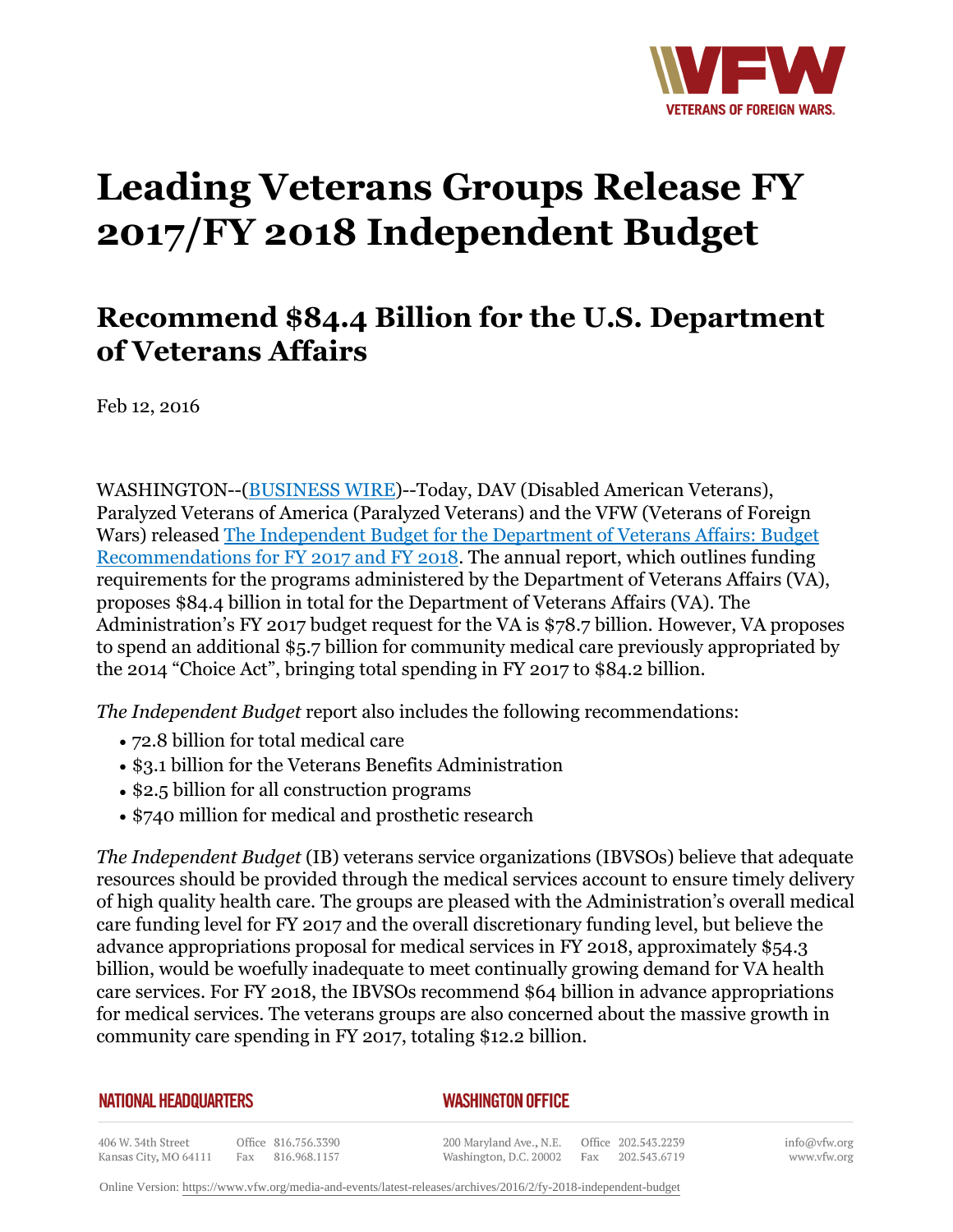"While the IBVSOs understand the need for leveraging community care to expand access to health care for many veterans, we are troubled by the rapid growth in this area of outside health care spending," explained Paralyzed Veterans National President Al Kovach, Jr. "VA needs to ensure that it devotes critical resources to expand internal capacity, and increase staffing in the existing health care system, particularly for specialized services such as spinal cord injury or disease."

Regarding General Operating Expenses, *The Independent Budget* recommends significant increases in FY 2017 funding for the Veterans Benefits Administration (VBA)—approximately \$3.5 billion, an increase of more than \$380 million over FY 2016—and for the Board of Veterans Appeals, approximately \$25 million more than FY 2016. The Administration has recommended approximately \$2.8 billion for VBA.

The IBVSOs are particularly pleased with the substantial increase proposed for the Board of Veterans Appeals. One related concern within the budget is a provision calling for a simplified appeals process to expedite adjudication of veterans' appeals, which could potentially hinder due process rights for claimants.

"Both the VBA and the BVA have significant financial needs in order to properly adjudicate claimed benefits and services for veterans, and while still below the IBVSO recommendations, the Administration's budget proposal is a good start toward maintaining the functionality of these two crucial areas," said DAV Washington Headquarters Executive Director Garry Augustine. "The provision in the budget regarding a simplified VA appeals process, however, raises many questions and calls for deeper discussions so we can ensure we protect the rights of every veteran who seeks and receives the benefits he or she deserves."

The IBVSOs are also pleased to see the Administration's commitment of significant new resources for the Medical and Prosthetic Research appropriation, requesting \$663 million, contrasted with the IB's recommended level of \$740 million. The veterans groups are disappointed, however, that the Administration has decided to shift funds from the Medical and Prosthetic Research baseline instead of committing new resources to the Million Veteran Program, as the IBVSOs are proposing.

One budget area of grave concern to the veterans groups is Major and Minor Construction. While the IB recommends \$2.5 billion for all construction programs, the Administration's budget request is just \$1 billion. Currently, VA has more than 30 major construction projects that are either partially funded or funded through completion, but in which actual construction is still underway.

The IBVSOs believe that a concerted effort must be made to address the monumental problems within the infrastructure and construction management programs, because the only people to suffer the consequences of these failures are veterans needing VA care.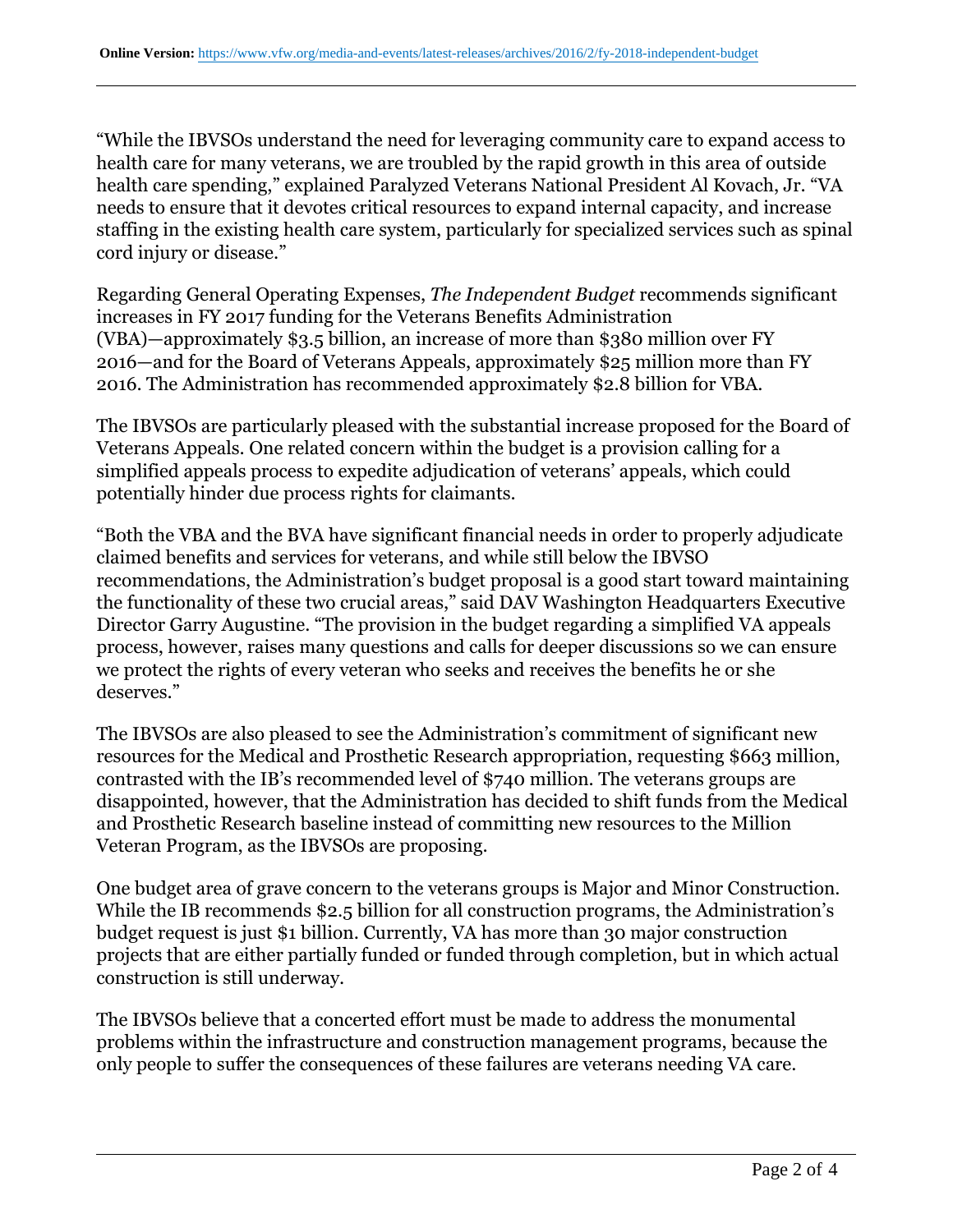"A primary contributing factor to the VA's crisis in care over the past two years is the lack of the necessary infrastructure to support the VA's main task of caring for veterans," said VFW National Commander John A. Biedrzycki Jr. "Regardless of how many doctors you may have on staff, if they don't have examination rooms, they can't see patients, and that snowballs into tremendous wait times that destroy the confidence of veterans in their VA. This budget submission does nothing except put a temporary patch on a festering problem that cannot be ignored by the Administration."

For 30 years, the co-authors of *The Independent Budget*—DAV (Disabled American Veterans), Paralyzed Veterans of America (Paralyzed Veterans), and Veterans of Foreign Wars (VFW)—have presented their collective budget and policy recommendations to Congress and the Administration. The recommendations are meant to inform Congress and the Administration of the needs of its members and all veterans, and to offer substantive solutions to address the many health care and benefits challenges they face. This budget serves as the veterans groups' benchmark for properly funding the Department of Veterans Affairs (VA) to ensure the delivery of timely, quality health care and accurate and appropriate benefits.

To view the full budget report, please visit www.independentbudget.org.

#### **About DAV:**

DAV empowers veterans to lead high-quality lives with respect and dignity. It is dedicated to a single purpose: fulfilling our promises to the men and women who served. DAV does this by ensuring that veterans and their families can access the full range of benefits available to them; fighting for the interests of America's injured heroes on Capitol Hill; assisting them with employment; and educating the public about the great sacrifices and needs of veterans transitioning back to civilian life. DAV, a non-profit organization with nearly 1.3 million members, was founded in 1920 and chartered by the U. S. Congress in 1932. Learn more at www.dav.org.

#### **About Paralyzed Veterans of America:**

Paralyzed Veterans of America is the only congressionally chartered veterans service organization dedicated solely for the benefit and representation of veterans with spinal cord injury or disease. For nearly 70 years, Paralyzed Veterans has ensured that veterans have received the benefits earned through their service to our nation; monitored their care in VA spinal cord injury units; and funded research and education in the search for a cure and improved care for individuals with paralysis. With more than 70 offices and 34 chapters, Paralyzed Veterans serves veterans, their families and their caregivers in all 50 states, the District of Columbia and Puerto Rico. [www.pva.org.](http:http://cts.businesswire.com/ct/CT)

### **About the VFW:**